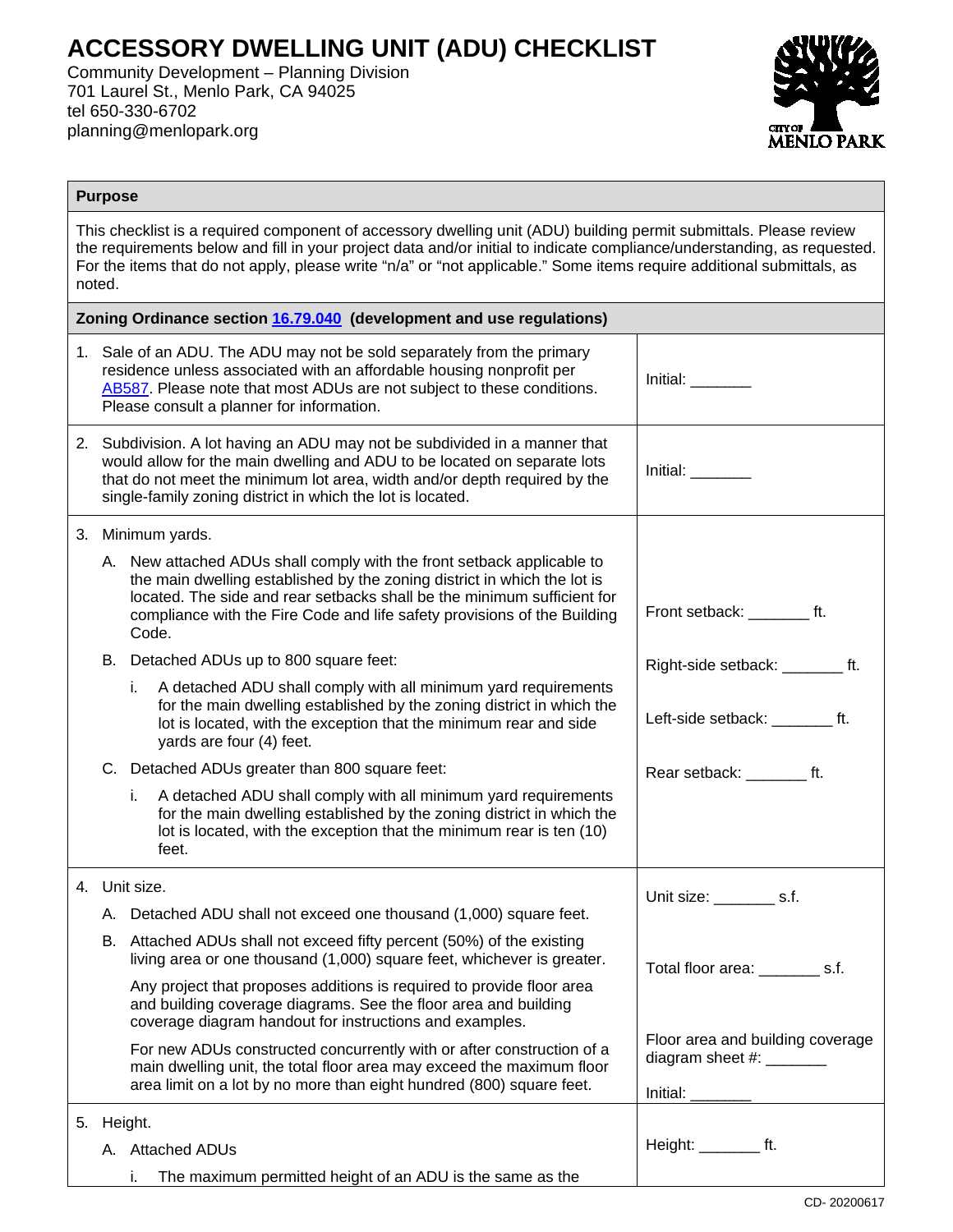|                                                                                          |      | maximum permitted height for the zoning district in which the lot is<br>located.                                                                                                                                                                                                                         |                                                            |  |  |
|------------------------------------------------------------------------------------------|------|----------------------------------------------------------------------------------------------------------------------------------------------------------------------------------------------------------------------------------------------------------------------------------------------------------|------------------------------------------------------------|--|--|
|                                                                                          |      | B. Detached ADUs up to 800 square feet.                                                                                                                                                                                                                                                                  |                                                            |  |  |
|                                                                                          | i.   | The maximum permitted height of an ADU of 800 square feet or<br>less is sixteen (16) feet.                                                                                                                                                                                                               |                                                            |  |  |
|                                                                                          |      | C. Detached ADUs greater than 800 square feet.                                                                                                                                                                                                                                                           |                                                            |  |  |
|                                                                                          | i.   | The maximum permitted height of an ADU greater than 800 square<br>feet is seventeen (17) feet.                                                                                                                                                                                                           |                                                            |  |  |
|                                                                                          |      | 6. Daylight plane.                                                                                                                                                                                                                                                                                       |                                                            |  |  |
|                                                                                          |      | A. There is no daylight plane requirement for ADUs of eight hundred<br>(800) square feet or less in size.                                                                                                                                                                                                | Daylight plane diagram on                                  |  |  |
|                                                                                          |      | B. For ADUs greater than eight hundred (800) square feet in size, a<br>daylight plane shall begin at a horizontal line nine (9) feet, six (6)<br>inches above the average natural grade at a line three (3) feet from the                                                                                | elevation sheet #: _______                                 |  |  |
|                                                                                          |      | side property lines and shall slope inwards at a forty-five (45) degree                                                                                                                                                                                                                                  |                                                            |  |  |
|                                                                                          |      | angle. There are no permitted intrusions into the daylight plane.<br>"Average natural grade" means the average of the highest and lowest<br>points of the natural grade of the portion of the lot directly below a line<br>three (3) feet from the side property lines.                                  | Initial:                                                   |  |  |
|                                                                                          |      | 7. Parking. One off-street parking space is required for new ADUs. If any of                                                                                                                                                                                                                             |                                                            |  |  |
|                                                                                          |      | the criteria listed in (A) is met then no off-street parking is required:                                                                                                                                                                                                                                |                                                            |  |  |
|                                                                                          |      | A. Conditions where no off-street parking is required:                                                                                                                                                                                                                                                   |                                                            |  |  |
|                                                                                          | i.   | The ADU is a Junior Accessory Dwelling Unit (JADU) as defined<br>by Section 16.79.020 of the Zoning Ordinance.                                                                                                                                                                                           |                                                            |  |  |
|                                                                                          | ii.  | If off-street parking is removed to allow for an ADU.                                                                                                                                                                                                                                                    |                                                            |  |  |
|                                                                                          | iii. | If the ADU is located within 1/2 mile walking distance of public<br>transit.                                                                                                                                                                                                                             |                                                            |  |  |
|                                                                                          | iv.  | If the ADU is located within an architecturally and historically<br>significant historic district.                                                                                                                                                                                                       |                                                            |  |  |
|                                                                                          | ۷.   | If the ADU is an interior ADU.                                                                                                                                                                                                                                                                           |                                                            |  |  |
|                                                                                          | vi.  | If the ADU is not eligible for on-street parking permits, but on-street<br>permits are available.                                                                                                                                                                                                        | Parking shown and labeled on<br>site plan sheet #: _______ |  |  |
|                                                                                          | vii. | If the ADU is within one block of a car share vehicle.                                                                                                                                                                                                                                                   |                                                            |  |  |
|                                                                                          |      | B. The required off-street parking space may be provided in the following<br>configurations:                                                                                                                                                                                                             | Initial: <b>Alice Structure</b>                            |  |  |
|                                                                                          | i.   | In tandem, meaning one (1) car located directly behind another<br>car, including a single-car driveway leading to two (2) required<br>parking spaces for the main dwelling;                                                                                                                              |                                                            |  |  |
|                                                                                          | ii.  | Within required interior side yards;                                                                                                                                                                                                                                                                     |                                                            |  |  |
|                                                                                          | iii. | Within required front yards if no more than five hundred (500)<br>square feet of the required front yard are paved for motor vehicle<br>use (inclusive of the main residence driveway and parking areas)<br>and a minimum setback of eighteen (18) inches from the side<br>property lines is maintained. |                                                            |  |  |
|                                                                                          |      | C. The off-street parking can be provided in either a covered or<br>uncovered space, but all covered parking shall comply with the<br>setback requirements of the main dwelling, if the parking is attached,<br>or the accessory building regulations, if the parking is detached.                       |                                                            |  |  |
| Initial: $\_\_$<br>8. Consistency. All ADUs shall comply with all applicable development |      |                                                                                                                                                                                                                                                                                                          |                                                            |  |  |